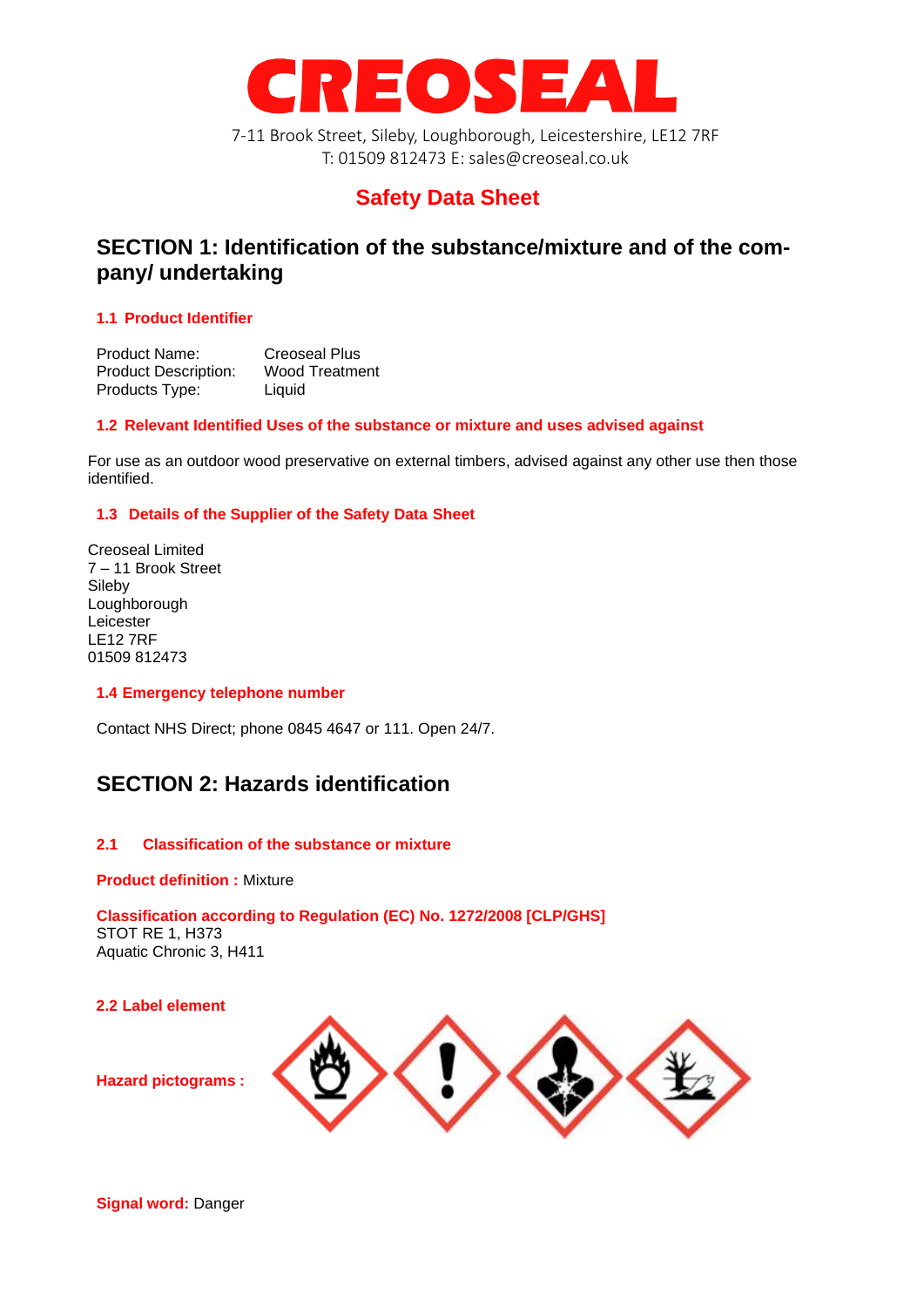**Hazard statements:**: H373 - Causes damage to organs through prolonged or repeated exposure H411 - Harmful to aquatic life with long lasting effects. H332 Harmful if inhaled.

**Precautionary statements:** H226 Flammmable Liquid and vapour

|                                                                  | <b>General Prevention:</b> P273 - Avoid release to the environment.<br>P260 - Do not breathe vapour.<br>P270 - Do not eat, drink or smoke when using this product.<br>P314 – get medical attention if you feel unwell |  |  |
|------------------------------------------------------------------|-----------------------------------------------------------------------------------------------------------------------------------------------------------------------------------------------------------------------|--|--|
| <b>Response</b>                                                  |                                                                                                                                                                                                                       |  |  |
| <b>Storage</b><br>Disposal;                                      | P501 Dispose of contents in accordance with local regional, national<br>and international regulations.                                                                                                                |  |  |
| <b>Supplement label elements</b><br><b>Hazardous ingredients</b> | P403 Store in a well vanterled place.<br>Not applicable<br>hydrocarbons, C10-C13, n-alkanes, isoalkanes cyclics, aromatics<br>(2-25%), (.0.1% Benzene                                                                 |  |  |

# **2.3 Other Hazardous**

**Other hazardous which do not results in classification; None known Precautionary statements**

# **SECTION 3; Composition/information on ingredients.**

 $\overline{\Pi}$ 

| Product/ingredient<br>Name                                                                                             | Identifiers                                 | $\%$            | Regulation (EC) No.<br>1272/2008                                                                                                               | <b>Type</b> | <b>Notes</b> |
|------------------------------------------------------------------------------------------------------------------------|---------------------------------------------|-----------------|------------------------------------------------------------------------------------------------------------------------------------------------|-------------|--------------|
| Hydrocarbon, C10-<br>C <sub>13</sub> , n-alkanes,<br>isoalkanes, cyclics<br>aromatics $(2-25\%$ ,<br>$(<0.1\%$ Benzene | Reach#<br>01-2119473977-17<br>EC; 919-164-8 | $>5-$<br>>20    | STOT RE1, H372<br>Asp Tox 1, H304<br>Aquatic Chronic 3, H412<br>EU066<br>See section 16 for full text of<br>the H statements declared<br>above | (1)         | $H-P.4$      |
| Kerosine                                                                                                               | $(CAS)$ 64742-81-01<br>(EC No) 265-184-9    | $>5-$<br>< 50   | Flam Liq3, H226<br>Skin irrit2, H315<br>STOT SE 3, H336<br>Asp Tox 1.H304<br>Aquatic chromic 2. H411                                           |             |              |
| Asphalt                                                                                                                | $(CAS)$ 64742-81-01<br>(EC No) 265-184-9    | $>5-$<br>$<$ 30 | CAS-No 8025-42-4                                                                                                                               |             |              |

There are no additional ingredients present which, within the currant knowledge of the supplier and in the concentrations applicable are classified as hazardous to health or the environmental, are PBTs prvPvPBsor or have been assigned a workplace exposure limit and hence require reporting in this section.

- (1) Substance classified with health or environmental hazard
- (2) Substance with a workplace exposure limit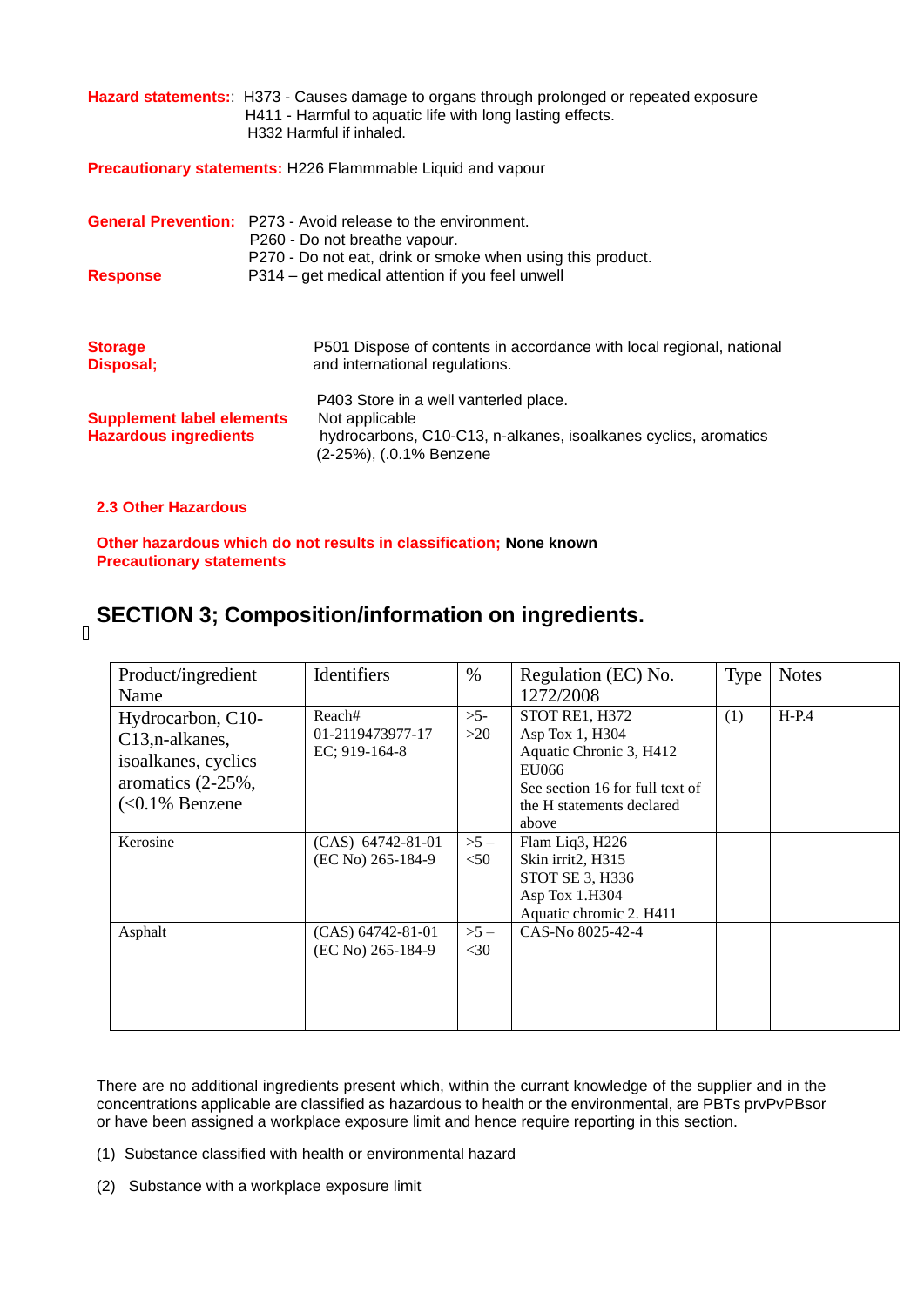- (3) Substance meets the criteria for PTB according to Regulation (EC) No. 1907/2006, Annex XIII
- (4) Substance meets the criteria for vPvB according to regulation (EC) No. 1907/2006, Annex XIII
- (5) Substance of equivalent concern

Occupational exposure limits, if available, are listed in section 8.

#### **SECTION 4; Frist aid measures**

#### **4.1 Description of first aid measures**

#### **General**

In all cases of doubt, or when symptoms persist, seek medical attention. Never give anything by mouth to an unconscious person. If unconscious, place in recovery position and seek medical advice.

#### **Inhalation**

Remove to fresh air. Keep person warm and at rest, if not breathing or irregular breathing or respiratory arrest occurs, provide artificial respiration or oxygen by trained personal.

#### **Skin Contact**

Remove contaminated clothing and shoes. Wash skin thoroughly with soap and water or use recongnised skin cleanser. DO NOT use solvents or thinners

#### **Eye contact**

Remove contact lenses, irrigate copiously with clean, fresh water, holding the eyelids apart for at least 10 minutes and seek immediate medical advice

In all cases of doubt, or when symptoms persist, seek medical attention. Never give anything by mouth to an unconscious person. If unconscious, place in recovery position and seek medical advice.

# **SECTION 4: First aid measures**

**4.2 Most important symptoms and effects, both acute and delayed**

There are no data available on the mixture itself. The mixture has been assessed following the conventional method of the CLP Regulation (EC) No 1272/2008 and is classified for toxicological properties accordingly. See Sections 2 and 3 for details.

Exposure to component solvent vapour concentrations in excess of the stated occupational exposure limit may result in adverse health effects such as mucous membrane and respiratory system irritation and adverse effects on the kidneys, liver and central nervous system. Symptoms and signs include headache, dizziness, fatigue, muscular weakness, drowsiness and, in extreme cases, loss of consciousness.

Solvents may cause some of the above effects by absorption through the skin. Repeated or prolonged contact with the mixture may cause removal of natural fat from the skin, resulting in non-allergic contact dermatitis and absorption through the skin.

If splashed in the eyes, the liquid may cause irritation and reversible damage. Ingestion may cause nausea, dirrhoea and vomiting.

This takes into account, where known, delayed and immediate effects and also chronic effects of components from short-term and long-term exposure by oral, inhalation and dermal routes of exposure and eye contact.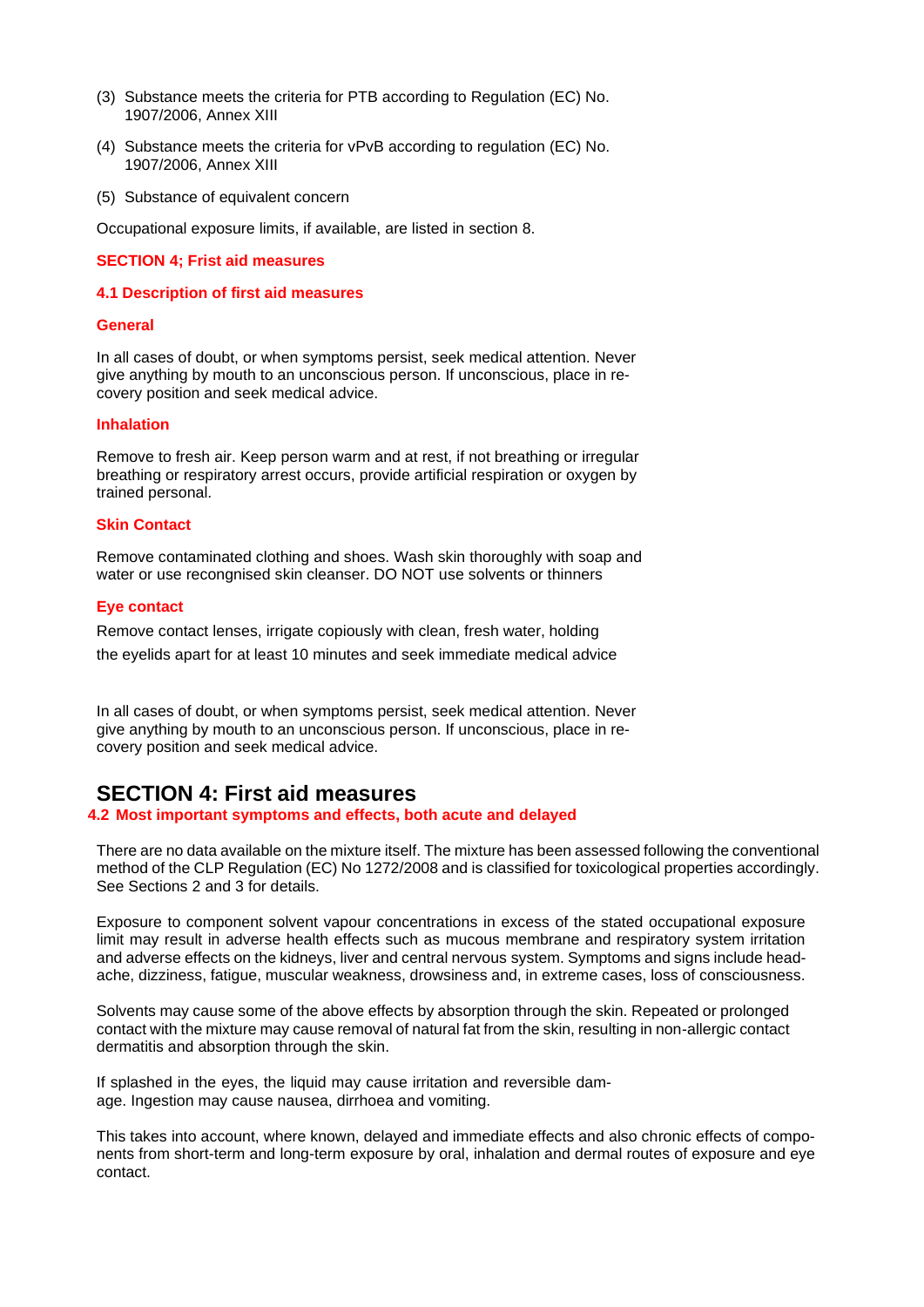### **Potential acute health effects**

| <b>Inhalation:</b>   | No known significant effects or critical hazards. |
|----------------------|---------------------------------------------------|
| Ingestion:           | No known significant effects or critical hazards. |
| <b>Skin contact:</b> | No known significant effects or critical hazards. |
| Eye contact:         | No known significant effects or critical hazards. |

**Over-exposure signs/symptoms**

| Eye contact:         | No specific data. |
|----------------------|-------------------|
| Inhalation:          | No specific data. |
| <b>Skin contact:</b> | No specific data. |
| Ingestion:           | No specific data. |

**Indication of any immediate medical attention and special treatment needed**

| <b>Notes to physician</b> | Treat symptomatically. Contact poison treatment specialist immediately if |
|---------------------------|---------------------------------------------------------------------------|
|                           | large quantities have been ingested or inhaled.                           |
| <b>Specific Treatment</b> | No specific treatment.                                                    |

# **SECTION 5: Firefighting measures**

### **5.1 Extinguishing media**

| <b>Suitable extinguishing media</b> | Recommended: alcohol-resistant foam, $CO2$ , powders, spray. |
|-------------------------------------|--------------------------------------------------------------|
| Unsuitable extinguishing media      | Do not use water jet                                         |

### **5.2 Special hazards arising from the substance or mixture**

#### **Hazards from the substance or mixture**

In a fire or if heated, a pressure increase will occur and the container may burst. This material is harmful to aquatic life with long lasting effects. Fire water contaminated with this material must be contained and prevented from being discharged to any waterway, sewer or drain.

#### **Hazardous thermal decomposition products**

Promptly isolate the scene by removing all persons from the vicinity of the incident if there is a fire. No action shall be taken involving any personal risk or without suitable training.

### **Special protective equipment for fire-fighters**

Fire-fighters should wear appropriate protective equipment and self- contained breathing apparatus (SCBA) with a full face-piece operated in positive pressure mode. Clothing for fire-fighters (including helmets, protective boots and gloves) conforming to European standard EN 469 will provide a basic level of protection for chemical incidents.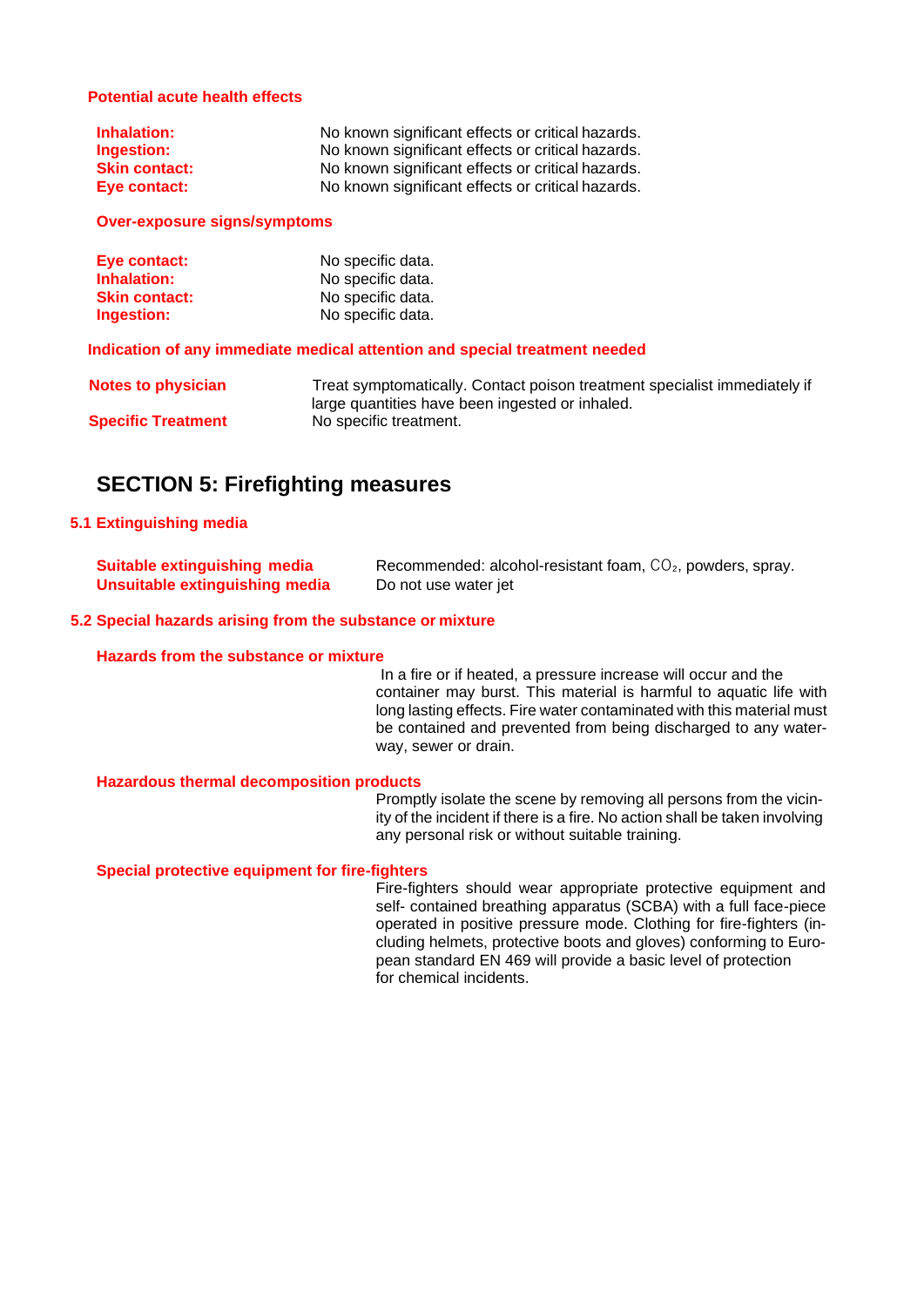# **SECTION 6: Accidental release measures**

#### **6.1 Personal precautions, protective equipment and emergency procedures For non-emergency personnel**

No action shall be taken involving any personal risk or without suitable training. Evacuate surrounding areas. Keep unnecessary and unprotected personnel from entering. Do not touch or walk through spilt material. Avoid breathing vapour or mist. Provide adequate ventilation. Wear appropriate respirator when ventilation is inadequate. Put on appropriate personal protective equipment.

### **For emergency responders:**

If specialised clothing is required to deal with the spillage, take note of any information in Section 8 on suitable and unsuitable materials. See also the information in "For non-emergency personnel".

### **6.2 Environmental precautions**

Avoid dispersal of spilt material and runoff and contact with soil, waterways, drains and sewers. Inform the relevant authorities if the product has caused environmental pollution (sewers, waterways, soil or air). Water polluting material. May be harmful to the environment if released in large quantities.

### **6.3 Methods and material for containment and cleaning up**

#### **Small spill:**

Stop leak if without risk. Move containers from spill area. Dilute with water and mop up if water-soluble. Alternatively, or if water-insoluble, absorb with an inert dry material and place in an appropriate waste disposal container. Dispose of via a licensed waste disposal contractor.

### **Large spill:**

Stop leak if without risk. Move containers from spill area. Approach the release from upwind. Prevent entry into sewers, water courses, basements or confined areas. Wash spillages into an effluent treatment plant or proceed as follows.

Contain and collect spillage with non-combustible, absorbent material e.g. sand, earth, vermiculite or diatomaceous earth and place in container for disposal according to local regulations. Dispose of via a licensed waste disposal contractor. Contaminated absorbent material may pose the same hazard as the spilt product. **6.4 Reference to other sections**

See Section 1 for emergency contact information.

See Section 8 for information on appropriate personal protective equipment. See Section 13 for additional waste treatment information.

EN 469 will provide a basic level of protection for chemical incidents.

Stop leak if without risk. Move containers from spill area. Approach the release from upwind. Prevent entry into sewers, water courses, basements or confined areas. Wash spillages into an effluent treatment plant or proceed as follows.

Contain and collect spillage with non-combustible, absorbent material e.g. sand, earth, vermiculite or diatomaceous earth and place in container for disposal according to local regulations. Dispose of via a licensed waste disposal contractor.

Contaminated absorbent material may pose the same hazard as the spilt product. Avoid dispersal of spilt material and runoff and contact with soil, waterways, drains and sewers. Inform the relevant authorities if the product has caused environmental pollution (sewers, waterways, soil or air). Water polluting material. May be harmful to the environment if released in large quantities.

# **SECTION 7: Handling and storage**

The information in this section contains generic advice and guidance. The list of Identified Uses in Section 1 should be consulted for any available use-specific information provided in the Exposure Scenario(s).

#### **7.1 Precautions for safe handling**

Prevent the creation of flammable or explosive concentrations of vapours in air and avoid vapour concentrations higher than the occupational exposure limits.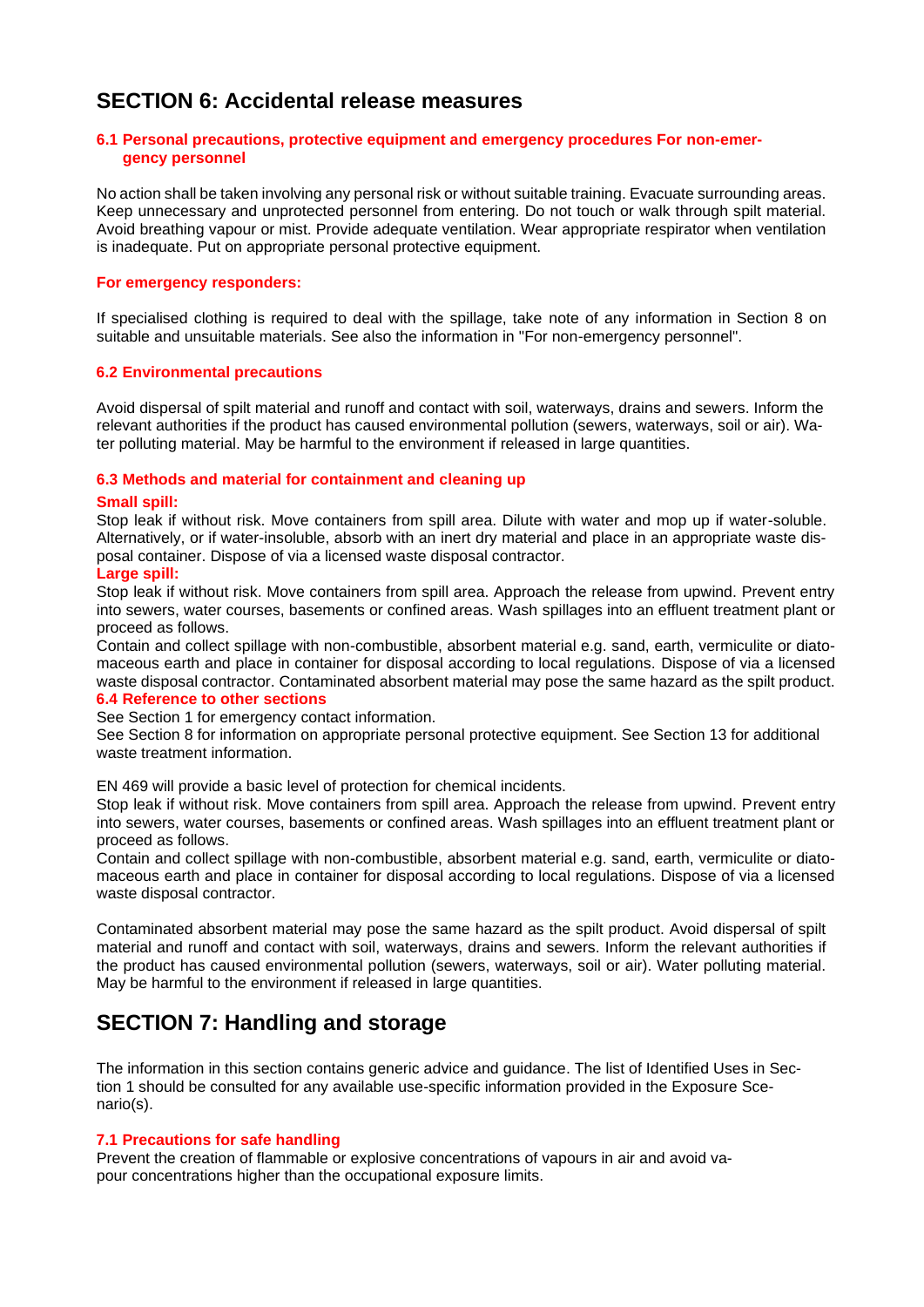In addition, the product should only be used in areas from which all naked lights and other sources of ignition have been excluded. Electrical equipment should be protected to the appropriate standard. Mixture may charge electrostatically: always use earthing leads when transferring from one container to an-

other. Operators should wear antistatic footwear and clothing and floors should be of the conducting type. Keep away from heat, sparks and flame. No sparking tools should be used.

Avoid contact with skin and eyes. Avoid the inhalation of dust, particulates, spray or mist arising from the application of this mixture. Avoid inhalation of dust from sanding.

Eating, drinking and smoking should be prohibited in areas where this material is handled, stored and processed.

Put on appropriate personal protective equipment (see Section

8). Never use pressure to empty. Container is not a pressure

vessel.

Always keep in containers made from the same material as the original one. Comply with the health and safety at work laws.

Do not allow to enter drains or watercourses.

#### **Information on fire and explosion protection**

Vapours are heavier than air and may spread along floors. Vapours may form explosive mixtures with air.

# **7.2 Conditions for safe storage, including any incompatibilities**

Store in accordance with local regulations.

**Notes on joint storage**

Keep away from: oxidising agents, strong alkalis, strong acids.

**Additional information on storage conditions**

Observe label precautions. Store in a dry, cool and well-ventilated area. Keep away from heat and direct sunlight.

Keep away from sources of ignition. No smoking. Prevent unauthorised access. Containers that have been opened must be carefully resealed and kept upright to prevent leakage.

**7.3 Specific end use(s) Recommendations:** Not available. **Industrial sector specific:** Not available. **Solutions:**

# **SECTION 8: Exposure controls/personal protection**

The information in this section contains generic advice and guidance. The list of Identified Uses in Section 1 should be consulted for any available use-specific information provided in the Exposure Scenario(s).

**Occupational exposure limits:** No exposure limit value known

# **Recommended monitoring procedures:**

If this product contains ingredients with exposure limits, personal, workplace atmosphere or biological monitoring may be required to determine the effectiveness of the ventilation or other control measures and/or the necessity to use respiratory protective equipment. Reference should be made to monitoring standards, such as the following: European Standard EN 689 (Workplace atmospheres - Guidance for the assessment of exposure by inhalation to chemical agents for comparison with limit values and measurement strategy) European Standard EN 14042 (Workplace atmospheres - Guide for the application and use of procedures for the assessment of exposure to chemical and biological agents) European Standard EN 482 (Workplace atmospheres - General requirements for the performance of procedures for the measurement of chemical agents) Reference to national guidance documents for methods for the determination of hazardous substances will also be required.

**Derived no effect levels** No DNELs available. **Predicted no effect concentrations** No PNECs available.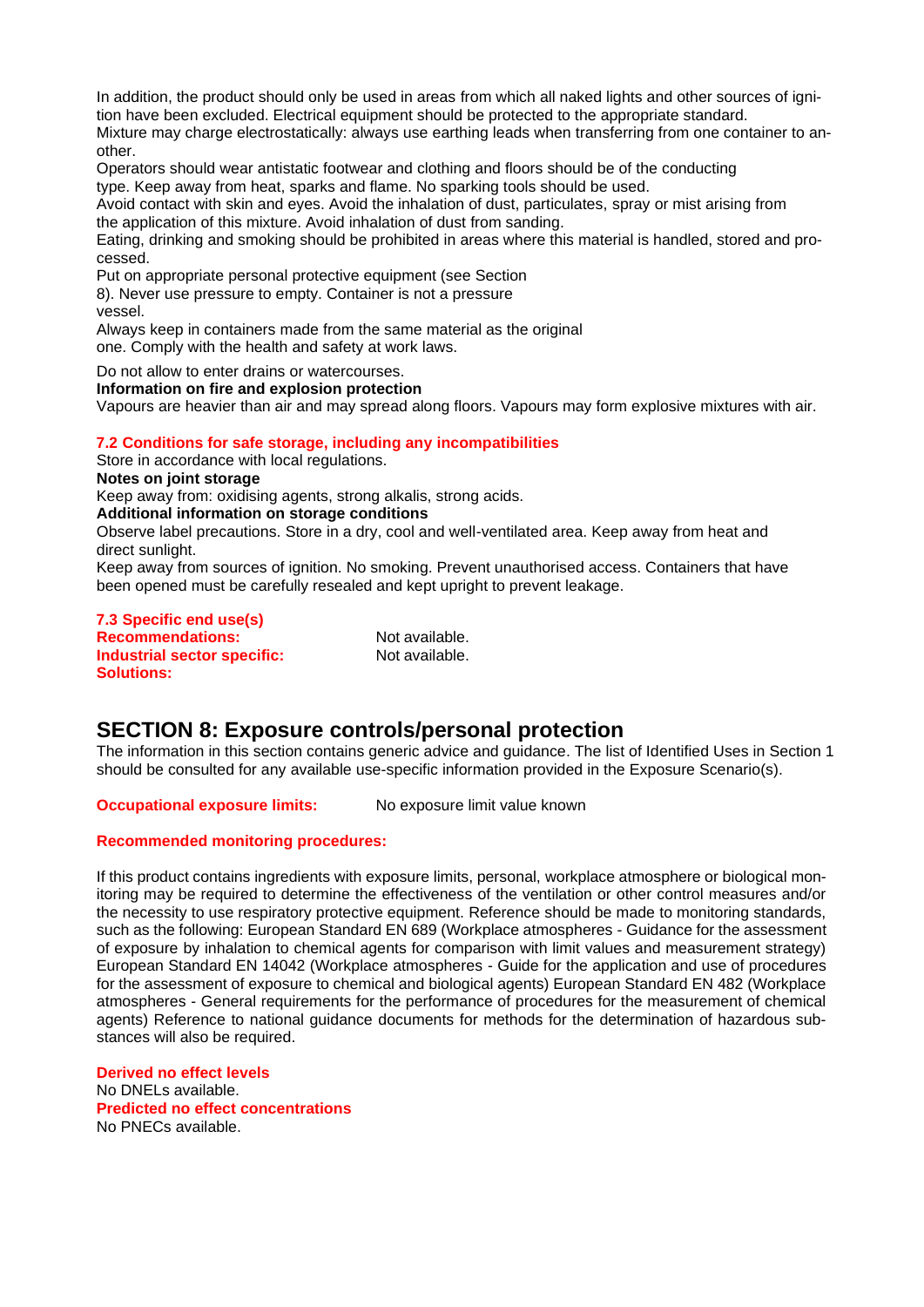#### **8.2 Exposure controls Appropriate engineering controls**

If user operations generate dust, fumes, gas, vapour or mist, use process enclosures, local exhaust ventilation or other engineering controls to keep worker exposure to airborne contaminants below any recommended or statutory limits.

#### **Individual protection measures**

#### **Hygiene measures:**

Wash hands, forearms and face thoroughly after handling chemical products,

Appropriate techniques should be used to remove potentially contaminated clothing. Wash contaminated clothing before reusing. Ensure that eyewash stations and safety showers are close to the workstation location.

#### **Eye/face protection: before eating, smoking and using the lavatory and at the end of the working period.**

Safety eyewear complying to EN 166 should be used when a risk assessment indicates this is necessary to avoid exposure to liquid splashes, mists, gases or dusts. If contact is possible, the following protection should be worn, unless the assessment indicates a higher degree of protection: safety glasses with sideshields.

### **Skin protection**

#### **Hand protection**

There is no one glove material or combination of materials that will give unlimited resistance to any individual or combination of chemicals.

The breakthrough time must be greater than the end use time of the product. The instructions and information provided by the glove manufacturer on use, storage, maintenance and replacement must be followed.

Gloves should be replaced regularly and if there is any sign of damage to the glove material. Always ensure that gloves are free from defects and that they are stored and used correctly. The performance or effectiveness of the glove may be reduced by physical/ chemical damage and poor maintenance.

Barrier creams may help to protect the exposed areas of the skin but should not be applied once exposure has occurred.

Wear suitable gloves tested to EN374.

Recommended, gloves(breakthrough time) > 8 hours: nitrile rubber.

For right choice of glove materials, with focus on chemical resistance and time of penetration, seek advice by the supplier of chemical resistant gloves.

The user must check that the final choice of type of glove selected for handling this product is the most appropriate and takes into account the particular conditions of use, as included in the user's risk assessment.

#### **Body protection:**

Personal protective equipment for the body should be selected based on the task being performed and the risks involved and should be approved by a specialist before handling this product.

#### **Other skin protection**

Appropriate footwear and any additional skin protection measures should be selected based on the task being performed and the risks involved and should be approved by a specialist before handling this product.

#### **Respiratory protection:**

If workers are exposed to concentrations above the exposure limit, they must use a respirator according to EN 140. Use respiratory mask with charcoal and dust filter when spraying this product, according to EN 14387(as filter combination A2-P2). In confined spaces, use compressed-air or fresh-air respiratory equipment. When use of roller or brush, consider use of charcoal filter.

#### **Environmental exposure controls:**

Emissions from ventilation or work process equipment should be checked to ensure they comply with the requirements of environmental protection legislation. In some cases, fume scrubbers, filters or engineering modifications to the process equipment will be necessary to reduce emissions to acceptable levels.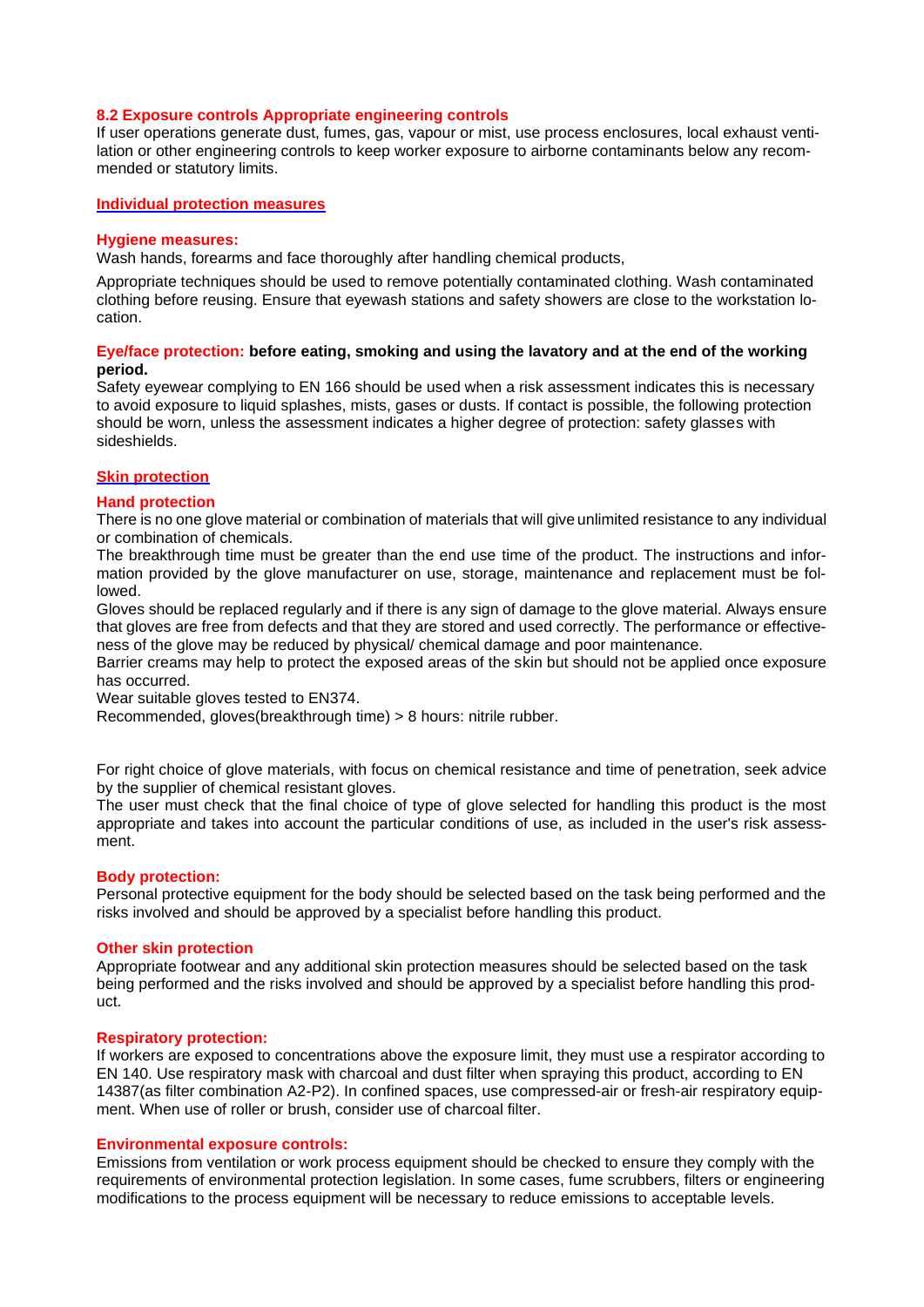# **SECTION 9: Physical and chemical properties**

# **9.1 Information on basic physical and chemical properties**

**Appearance**

| <b>Physical state</b><br>Liquid.                   |                                                            |
|----------------------------------------------------|------------------------------------------------------------|
| <b>Colour</b>                                      | Not available.                                             |
| Odour                                              | Not available.                                             |
| <b>Odour threshold</b>                             | Not applicable.                                            |
| pH                                                 | Not applicable                                             |
| <b>Melting point/freezing point</b>                | Not applicable                                             |
| Initial boiling point and                          | $>90^\circ$ - 320 $^{\circ}$ C                             |
| boiling range                                      |                                                            |
| <b>Flash point</b>                                 | Closed cup: $47^{\circ}$ C - 62 $^{\circ}$ C               |
| <b>Evaporation rate</b>                            | Not available.                                             |
| <b>Flammability (solid, gas)</b>                   | Not applicable                                             |
| <b>Burning time</b>                                | Not applicable.                                            |
| <b>Burning rate</b>                                | Not applicable.                                            |
| <b>Upper/lower flammability or</b><br>$1.4 - 7.6%$ |                                                            |
| explosive limits                                   |                                                            |
| <b>Vapour pressure</b>                             | Not available.                                             |
| <b>Vapour density</b>                              | Not available.                                             |
| <b>Relative density</b>                            | $0.942$ g/cm <sup>3</sup>                                  |
| <b>Solubility(ies)</b>                             | Not available.                                             |
| <b>Partition coefficient: n-octanol/</b>           | Not available.                                             |
| <b>Auto-ignition temperature</b>                   | Lowest known value: 280 to 470°C (536 to 878°F) (hydrocar- |
| bons.                                              |                                                            |
|                                                    | C10-C13, nalkanes, isoalkanes, cyclics, aromatics (2-      |
|                                                    | 25%), (<0.1% Benzene).                                     |
| <b>Decomposition temperature:</b>                  | Not available.                                             |
| <b>Viscosity:</b>                                  | Not available.                                             |
| <b>Explosive properties:</b>                       | Not available.                                             |
| <b>Oxidising properties:</b><br>Not available.     |                                                            |

**9.2 Other information** No additional information.

# **SECTION 10: Stability and reactivity**

| <b>10.1 Reactivity:</b>                 | No specific test data related to reactivity available for this product or its ingredients.                                             |
|-----------------------------------------|----------------------------------------------------------------------------------------------------------------------------------------|
| <b>10.2 Chemical stability:</b>         | The product is stable.                                                                                                                 |
| 10.3 Possibility of hazardous reactions | Under normal conditions of storage and use, hazardous<br>reactions will not occur.                                                     |
| <b>10.4 Conditions to avoid</b>         | No specific data.                                                                                                                      |
| 10.5 Incompatible materials             | Keep away from the following materials to prevent strong<br>exothermic reactions: oxidising agents, strong al-<br>kalis, strong acids. |
| 10.6 Hazardous decomposition products   | Under normal conditions of storage and use, hazardous<br>decomposition products should not be produced.                                |

# **SECTION 11: Toxicological information**

# **11.1 Information on toxicological effects**

There are no data available on the mixture itself. The mixture has been assessed following the conventional method of the CLP Regulation (EC) No 1272/2008 and is classified for toxicological properties accordingly. See Sections 2 and 3 for details.

# **Acute toxicity estimates**

Not available.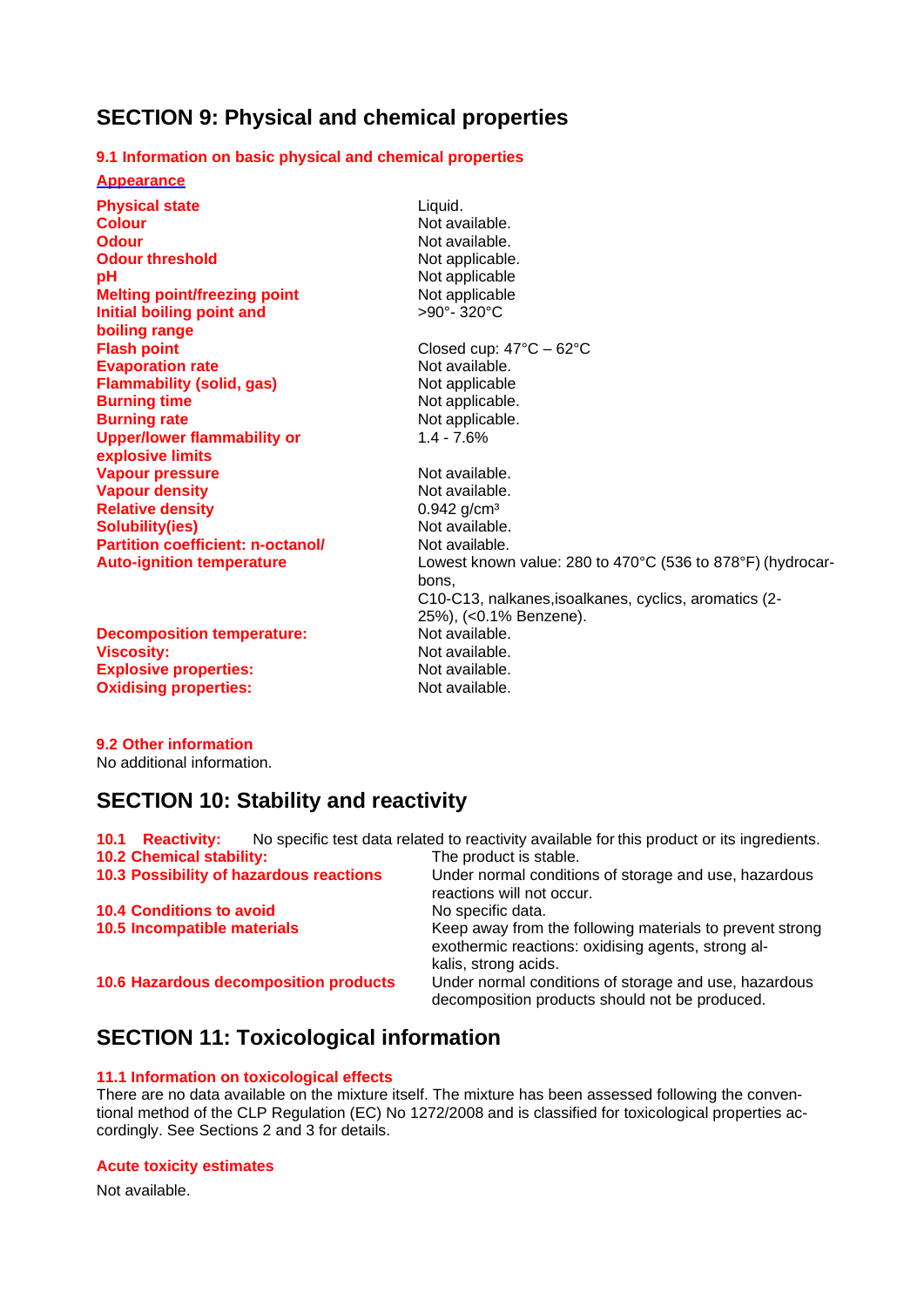### **Specific target organ toxicity (single exposure)** Not available.

### **Specific target organ toxicity (repeated exposure)**

| <b>Product/ingredient name</b>                                                                    | Category   | <b>Route of</b><br>exposure | <b>Target organs</b> |
|---------------------------------------------------------------------------------------------------|------------|-----------------------------|----------------------|
| hydrocarbons, C10-C13, n-alkanes, isoalkanes, cyclics,<br>aromatics $(2-25%)$ , $(0.1\% Benzene)$ | Category 1 | Not determined              | Not determined       |

## **Aspiration hazard**

| <b>Product/ingredient name</b>                                                                       | <b>Result</b>                         |
|------------------------------------------------------------------------------------------------------|---------------------------------------|
| hydrocarbons, C10-C13, n-alkanes, isoalkanes, cyclics,<br>$\vert$ aromatics (2-25%), (<0.1% Benzene) | <b>ASPIRATION HAZARD - Category 1</b> |

#### **Potential acute health effects**

| Eye contact:         | No known significant effects or critical hazards. |
|----------------------|---------------------------------------------------|
| Inhalation:          | No known significant effects or critical hazards. |
| Ingestion:           | No known significant effects or critical hazards. |
| <b>Skin contact:</b> | No known significant effects or critical hazards. |

### **Symptoms related to the physical, chemical and toxicological characteristics Skin contact**

| No specific data. |                   |
|-------------------|-------------------|
| <b>Ingestion</b>  | No specific data. |
| <b>Inhalation</b> | No specific data. |
| Eye contact:      | No specific data. |

### **Potential chronic health effects**

| General :                     | Causes damage to organs through prolonged or repeated exposure. |
|-------------------------------|-----------------------------------------------------------------|
| <b>Carcinogenicity:</b>       | No known significant effects or critical hazards.               |
| <b>Mutagenicity:</b>          | No known significant effects or critical hazards.               |
| <b>Teratogenicity:</b>        | No known significant effects or critical hazards.               |
| <b>Developmental effects:</b> | No known significant effects or critical hazards.               |
| <b>Fertility effects:</b>     | No known significant effects or critical hazards                |

# **SECTION 12: Ecological information**

### **12.1 Toxicity**

**Conclusion/Summary:** Water polluting material. May be harmful to the environment if released in large quantities. This material is harmful to aquatic life with long lasting effects.

## **12.2 Persistence and degradability Conclusion/Summary:** Not available.

## **12.3 Bio accumulative potential**

| <b>Product/ingredient name</b>                                                                       | <b>LogP</b> <sub>ow</sub> | <b>BCF</b> | <b>Potential</b> |
|------------------------------------------------------------------------------------------------------|---------------------------|------------|------------------|
| hydrocarbons, C10-C13, n-<br>alkanes, isoalkanes, cyclics,<br>aromatics (2-25%), (<0.1%)<br>Benzene) |                           | 10 to 2500 | high             |

#### **12.4 Mobility in soil**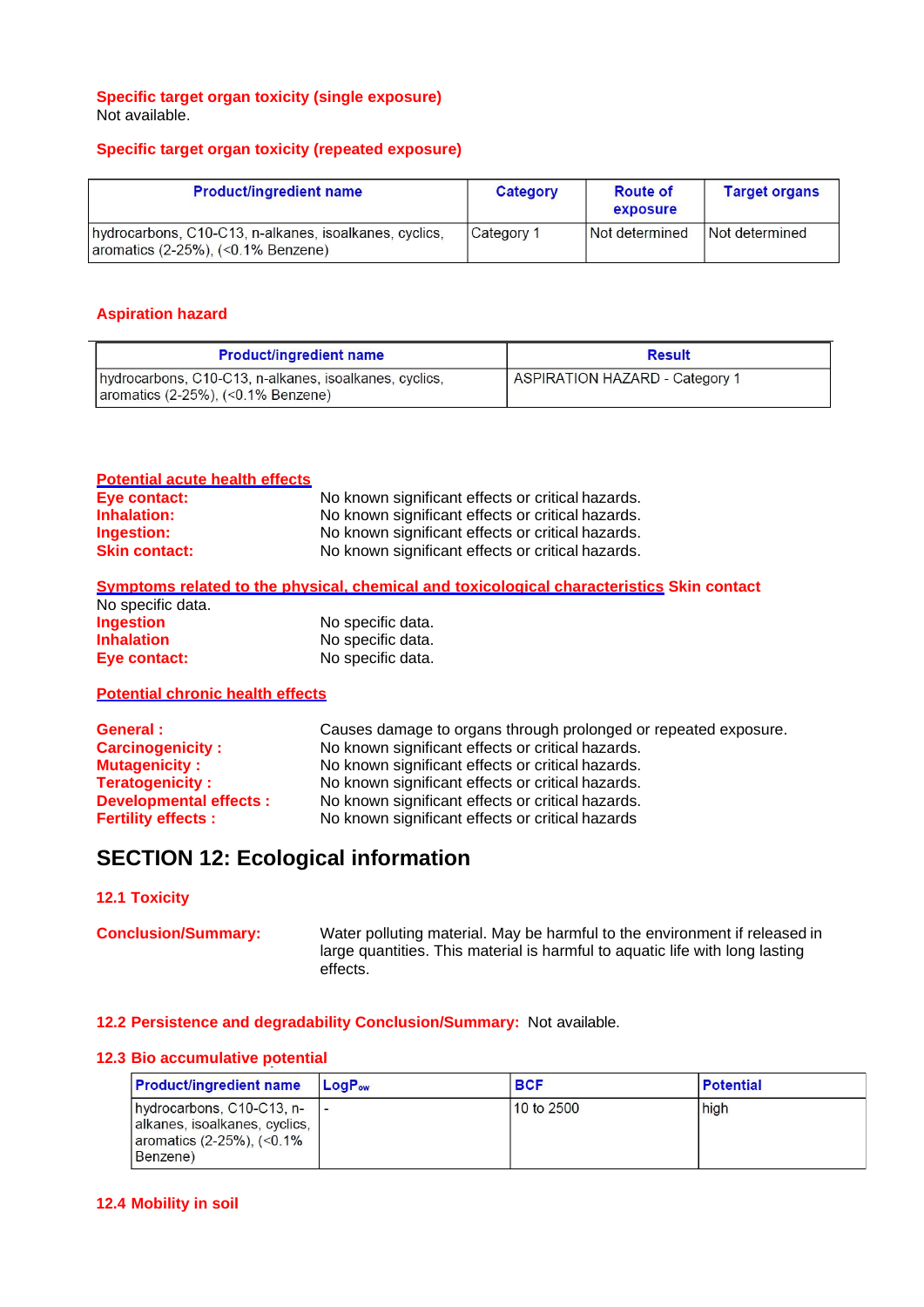| <b>Soil/water partition</b> |  |
|-----------------------------|--|
| <b>Coefficient (Koc)</b>    |  |
| <b>Mobility</b>             |  |

**Soil/water partition** Not available.

**Not available.** 

## **12.5 Results of PBT and vPvB assessment**

| <b>PBT:</b> | Not applicable. |
|-------------|-----------------|
| vPvB :      | Not applicable. |

**12.6 Other adverse effects** No known significant effects or critical hazards.

# **SECTION 13: Disposal considerations**

The information in this section contains generic advice and guidance. The list of Identified Uses in Section 1 should be consulted for any available use-specific information provided in the Exposure Scenario(s).

#### **13.1 Waste treatment methods**

Do not allow to enter drains or watercourses. Material and/or container must be disposed of as hazardous waste.

**European waste catalogue** 08 01 11\* Waste paint and varnish containing organic solvents or other dangerous substances

# **SECTION 14: Transport information**

**Transport within user's premises:** always transport in closed containers that are upright and secure. Ensure that persons transporting the product know what to do in the event of an accident or spillage.

# **Remarks**

ADR/RID/IATA/IMDG: Not dangerous goods if the product temperature is lower than the flash point (see section 9.)

| 14.1 UN number:                                    | 1306                                                                                                                                                                                                                |
|----------------------------------------------------|---------------------------------------------------------------------------------------------------------------------------------------------------------------------------------------------------------------------|
| 14.2 UN proper shipping Name                       | Elevated temperature liquid, flammable, n.o.s.<br>(hydrocarbons, C10-C13, n-alkanes, isoalkanes, cy-<br>clics, aromatics $(2-25%)$ , $(0.1\% Benzene)$                                                              |
| 14.3 Transport hazard class(es)                    | 3                                                                                                                                                                                                                   |
| 14.4 Packing group 111                             |                                                                                                                                                                                                                     |
| 14.5 Environmental hazards No                      |                                                                                                                                                                                                                     |
| <b>14.6 Special precautions for user</b>           | Transport within user's premises: always transport in<br>closed containers that are upright and secure. Ensure<br>that persons transporting the product know what to do in<br>the event of an accident or spillage. |
| <b>Additional information</b>                      |                                                                                                                                                                                                                     |
| ADR / RID :                                        | Tunnel restriction code: (D/E)<br>Hazard identification number:<br>30                                                                                                                                               |
| <b>IMDG</b><br>13                                  | <b>Emergency schedules (EmS)</b>                                                                                                                                                                                    |
| <b>IMDG</b>                                        | <b>Emergency schedules (EmS)</b><br>$F-E$ , S-D                                                                                                                                                                     |
| <b>14.7 Transport in bulk</b>                      | Not available.                                                                                                                                                                                                      |
| <b>According to Annex II of Marpol and the IBC</b> | Code                                                                                                                                                                                                                |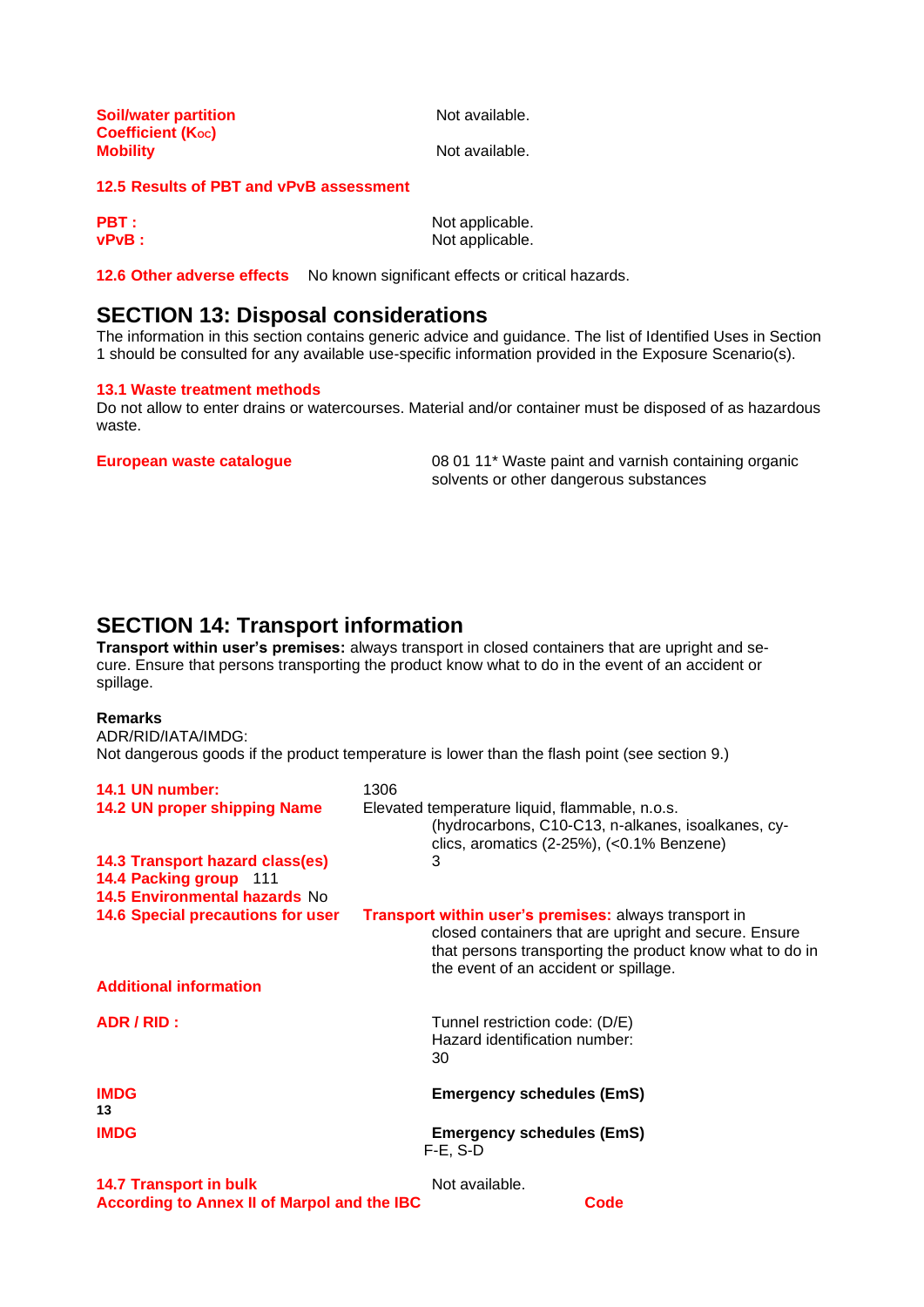**IMDG Code Segregation group** Not available.

# **SECTION 15: Regulatory information**

**15.1 Safety, health and environmental regulations/legislation specific for the substance or mixture EU Regulation (EC) No. 1907/2006 (REACH)**

#### **Annex XIV - List of substances subject to authorisation Substances of very high concern**

**Annex XVII - Restrictions** Not applicable. **on the manufacture, placing on the market and use of certain dangerous substances, mixtures and articles** 

None of the components are listed.

| <b>Other EU regulations</b>                                                                                                             |                                                                                               |
|-----------------------------------------------------------------------------------------------------------------------------------------|-----------------------------------------------------------------------------------------------|
| <b>Europe inventory:</b><br><b>Black List Chemicals:</b><br><b>Industrial emissions</b><br>(integrated pollution<br>prevention and con- | Not determined.<br>Not listed                                                                 |
| trol) -<br>Air                                                                                                                          | Not listed                                                                                    |
| Industrial emissions<br>(integrated pollution<br>prevention and con-<br>trol) - Water                                                   | Not listed                                                                                    |
| <b>Chemical Weapons</b><br><b>Convention List Sched-</b><br>ule I Chemicals                                                             | Not listed                                                                                    |
| <b>Chemical Weapons</b><br><b>Convention List Sched-</b><br>ule II Chemicals<br><b>Chemical Weapons</b>                                 | Not listed                                                                                    |
| <b>Convention List Schedule III</b><br><b>Chemicals</b>                                                                                 | Not listed                                                                                    |
| <b>15.2 Chemical safety assessment</b>                                                                                                  | This product contains substances for which Chemical<br>Safety Assessments are still required. |

# **SECTION 16: Other information**

#### **Abbreviations and acronyms**

ATE = Acute Toxicity Estimate CLP = Classification, Labelling and Packaging Regulation [Regulation (EC) No. 1272/2008]

# **Procedure used to derive the classification according to Regulation (EC) No. 1272/2008 [CLP/GHS]**

| <b>Classification</b>   | <b>Justification</b>      |
|-------------------------|---------------------------|
| STOT RE 1. H372         | <b>Calculation method</b> |
| Aquatic Chronic 3, H412 | <b>Calculation method</b> |